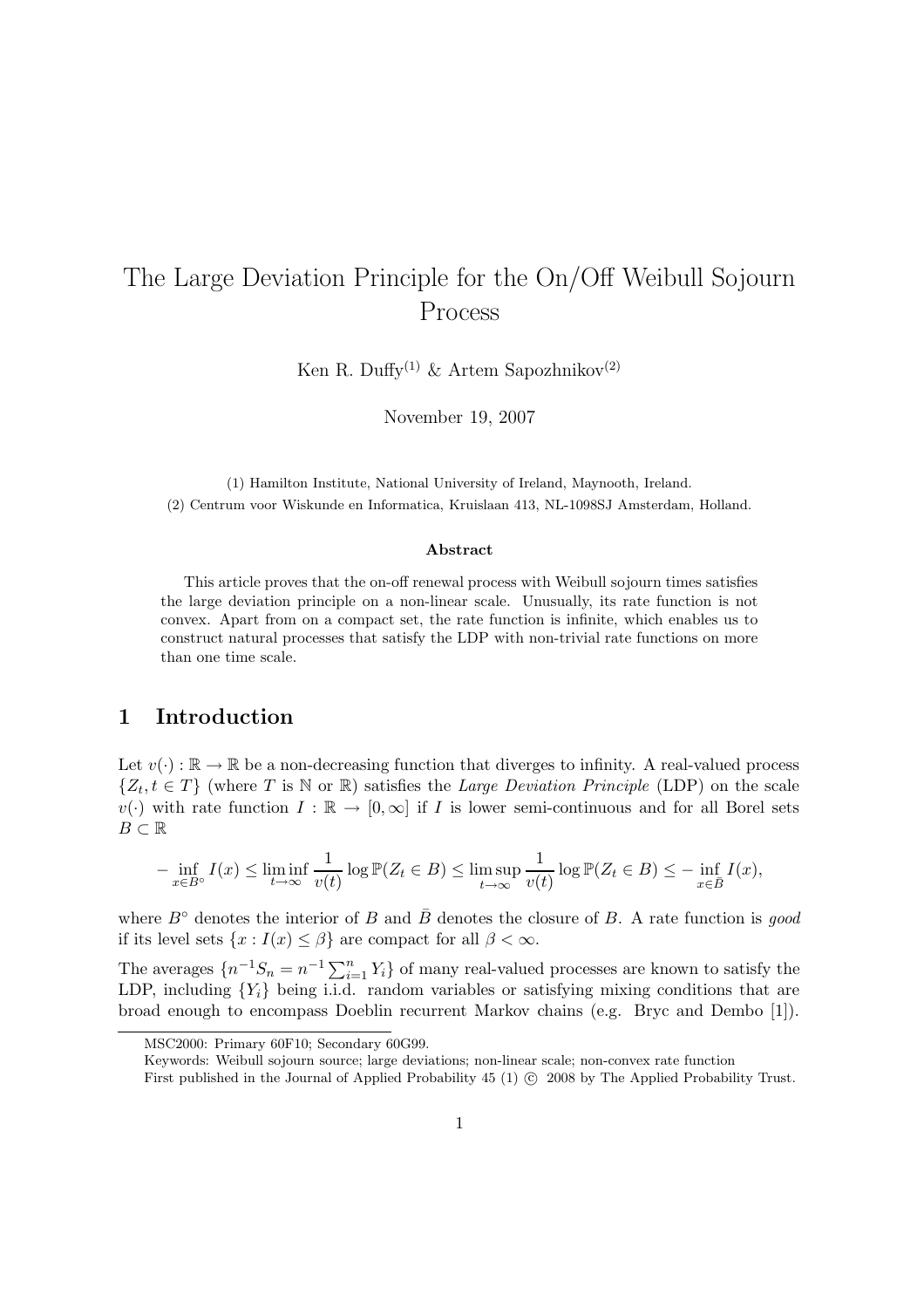If the tail of the distribution of  $Y_1$  decays no slower than an exponential, then the scale for the LDP is the number of summands,  $n$ , and, typically, the rate function is convex. If the summands have a semi-exponential (Weibull) tail  $\mathbb{P}(Y_1 > y) = \exp(-y^{\alpha})$ , where  $\alpha \in (0,1)$ , then they satisfy the LDP on the scale  $n^{\alpha}$  with the concave rate function given in Theorem 1 (e.g. Nagaev [4]) that is finite for all arguments greater than or equal to the mean<sup>∗</sup> . Rate functions that are not convex are interesting as one of the main tools in the theory of large deviations, the duality between the rate function and its Legendre-Fenchel transform, the scaled cumulant generating function, does not hold.

Here we prove the LDP for the on-off renewal process with Weibull sojourn times on the scale  $t^{\alpha}$ . Its rate function is not convex and, moreover, is only finite on a compact set. This provides a new example of a natural process whose properties cannot be deduced from Gartner-Ellis style theorems. Moreover, as its rate function is infinite off a compact set we can readily construct simple processes that have non-trivial rate functions on more than one scale.

### 2 Main result

Let  $\{\xi_i\}$  denote i.i.d. on times and  $\{\tau_i\}$  denote i.i.d. off times, where an on time follows an off time which follows an on time. Assume that for  $x > 0$ ,  $\mathbb{P}(\xi_1 > x) = \mathbb{P}(\tau_1 > x) = \exp(-x^{\alpha})$ , where  $\alpha \in (0,1)$ , and denote  $\mu := \mathbb{E}(\xi_1) = \alpha \int_0^\infty x^{\alpha-1} \exp(-x^\alpha) dx = \Gamma(1+\alpha^{-1})$ . For each  $n \in \mathbb{N}, t \in \mathbb{R}_+$  define

$$
S_n^{\tau} := \sum_{i=1}^n \tau_i, \ S_n^{\xi} := \sum_{i=1}^n \xi_i, \ T_n := S_n^{\tau} + S_n^{\xi}, \ N_t := \sup\{n : T_n \le t\}
$$

The following theorem is a well known result for the partial sums of semi-exponential distributed random variables (see, for example, Nagaev [4] or Gantert [3]).

**Theorem 1** The process  $\{S_n^{\xi}/n\}$  satisfies the LDP on the scale  $n^{\alpha}$  with rate function

$$
I(x) = \begin{cases} (x - \mu)^{\alpha} & \text{if } x \ge \mu \\ +\infty & \text{if } x < \mu. \end{cases}
$$
 (1)

Here we are interested in an on/off process whose sojourn times are independent and identically distributed with semi-exponential distribution. Define the on time set  $A := \{s : s \in \mathbb{R}^n : s \in \mathbb{R}^n\}$  $[T_n + \tau_{n+1}, T_{n+1}]$  for some n. The process of interest is the cumulative on time prior to time t:

$$
X_t := \int_0^t 1_A(s) \, ds, \qquad 1_A(s) = \begin{cases} 1 & \text{if } s \in A \\ 0 & \text{if } s \notin A. \end{cases}
$$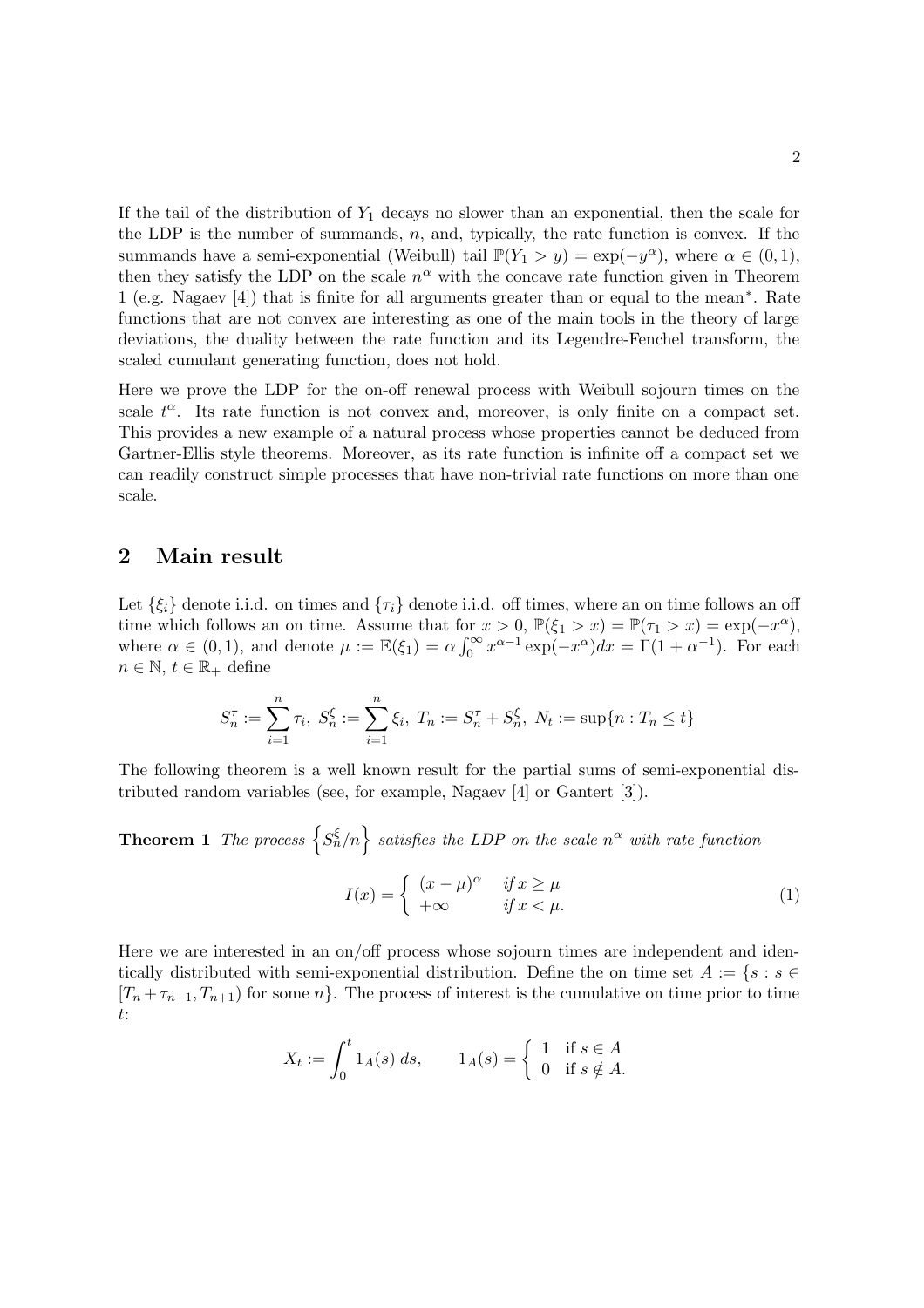

Figure 1: Rate function for  $\alpha = 1/2$ .

The following theorem is the main result.

Theorem 2 (LDP for Weibull sojourn source) The process  $\{X_t/t\}$  satisfies the LDP in  $\mathbb R$  on the scale  $t^{\alpha}$  with good rate function

$$
J(x) = \begin{cases} (1 - 2x)^{\alpha} & \text{if } x \in [0, 1/2] \\ (2x - 1)^{\alpha} & \text{if } x \in [1/2, 1] \\ +\infty & \text{if } x \notin [0, 1]. \end{cases}
$$
 (2)

The rate function defined in equation (2) is not convex; for example, Figure 1 plots  $J(x)$  vs. x for  $\alpha = 1/2$ . As Gartner-Ellis theorems rely on convexity of the rate-function, Theorem 2 cannot be deduced by that methodology.

PROOF: Theorem 2. Let  $B_{\epsilon}(x)$  denote the open ball of radius  $\epsilon$  around x. Our approach to proving Theorem 2 is to show that the lower deviation function

$$
\lim_{\epsilon \to 0} \liminf_{t \to \infty} \frac{1}{t^{\alpha}} \log \mathbb{P}\left(\frac{X_t}{t} \in B_{\epsilon}(x)\right)
$$

and the upper deviation function

$$
\lim_{\epsilon \to 0} \limsup_{t \to \infty} \frac{1}{t^{\alpha}} \log \mathbb{P}\left(\frac{X_t}{t} \in B_{\epsilon}(x)\right)
$$

coincide for all x. Once the lower and upper deviation functions are shown to be equal, as  $X_t/t$  takes values in the compact set [0, 1], the LDP follows from, for example, Theorem 4.1.11

<sup>∗</sup>Fractional Brownian motion is an example of a process that satisfies the LDP on a non-linear scale, but with a rate function that is convex and finite everywhere.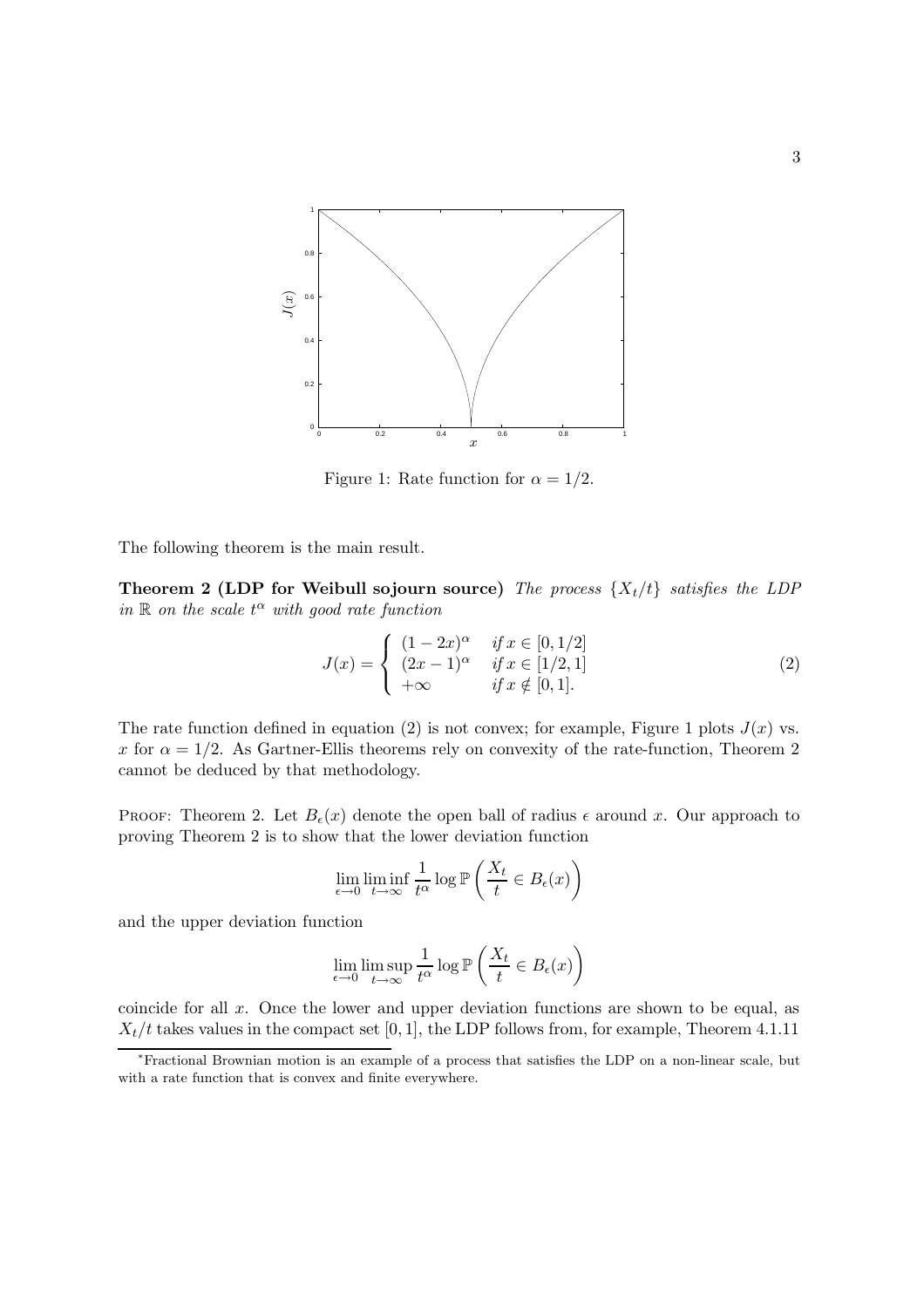of Dembo and Zeitouni [2]. That the upper and lower deviation functions coincide follows from the following two theorems whose proofs can be found in sections 3 and 4 respectively.

**Theorem 3** For all  $x \in \mathbb{R}$ ,

$$
\lim_{\epsilon \to 0} \liminf_{t \to \infty} \frac{1}{t^{\alpha}} \log \mathbb{P}\left(\frac{X_t}{t} \in B_{\epsilon}(x)\right) \ge -J(x). \tag{3}
$$

**Theorem 4** For all  $x \in \mathbb{R}$ .

$$
\lim_{\epsilon \to 0} \limsup_{t \to \infty} \frac{1}{t^{\alpha}} \log \mathbb{P}\left(\frac{X_t}{t} \in B_{\epsilon}(x)\right) \le -J(x). \tag{4}
$$

Remark 1, Concave rate functions. Although  $J$  is concave (where finite) on either side of its mean, the sum of two independent copies of  $\{X_t\}$  satisfies the LDP with a rate function that is not concave on either side of its mean.

Remark 2, Non-trivial large deviations on more than one scale. We say that a rate function I is non-trivial if: (i) it is finite at more than a single point; and (ii) it is not zero everywhere where it is finite. A rate function that is not non-trivial is called *trivial*.

As we have constructed a process that satisfies the LDP on a sub-linear scale,  $t^{\alpha}$ , with a rate function that is finite only on a compact interval, we can now construct natural processes that satisfy the LDP with non-trivial rate functions on more than one scale. This leads to the emergence of multiple fundamental time scales for the exponential decay of probability for this process.

We demonstrate this by considering an example constructed by the sum of the Weibull sojourn process with an independent Bernoulli process. First note that from Theorem 2 it is easy to show that  $\{X_t/t\}$  also satisfies the LDP on the scale t, but with the trivial good rate function  $J_1(x) = 0$  if  $x \in [0, 1]$ ,

$$
J_1(x) = \begin{cases} 0 & \text{if } x \in [0,1] \\ +\infty & \text{if } x \notin [0,1]. \end{cases}
$$

Next consider a Bernoulli process: let  $\{Z_n\}$  be an i.i.d. sequence of random variables taking the values 0 and 1, with  $\mathbb{P}(Z_n = 0) = 1 - p$  and  $\mathbb{P}(Z_n = 1) = p$ , for some  $p \in (0, 1)$ . With  $Y_t = \sum_{i=1}^{[t]} Z_i$ , it is well known that  $\{Y_t/t\}$  satisfies the LDP on the scale t with the non-trivial good rate function

$$
H_1(x) = \begin{cases} x \log(x/p) + (1-x) \log((1-x)/(1-p)) & \text{if } x \in [0,1] \\ +\infty & \text{if } x \notin [0,1]. \end{cases}
$$

■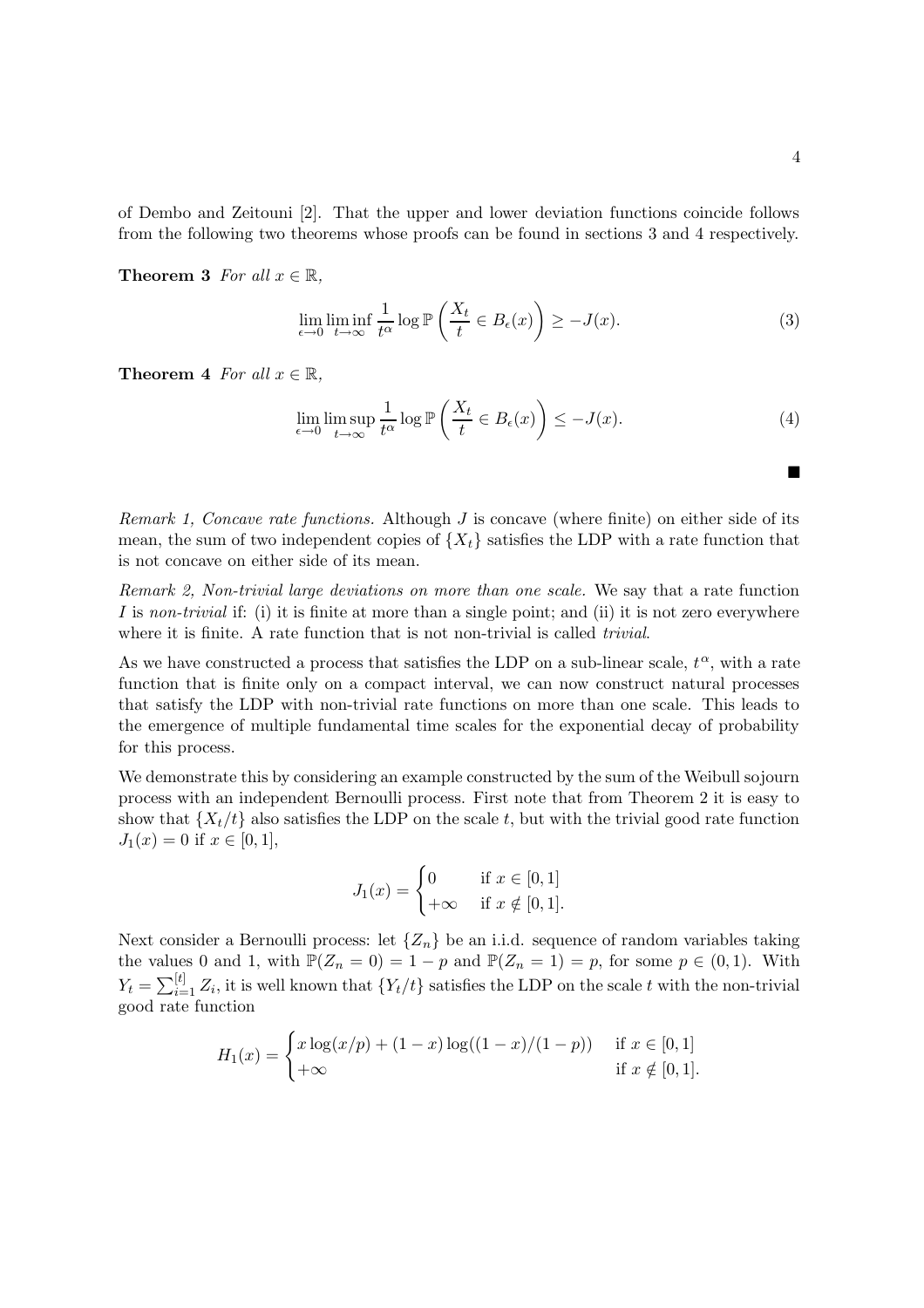On the scale  $t^{\alpha}$ ,  ${Y_t/t}$  satisfies the LDP with the trivial good rate function

$$
H(x) = \begin{cases} 0 & \text{if } x = p \\ +\infty & \text{if } x \neq p. \end{cases}
$$

As the rate functions J and H are both good and addition is continuous, by the contraction principle (e.g. Theorem 4.2.1 of [2])  $\{(X_t + Y_t)/t\}$  satisfies the LDP on the scale  $t^{\alpha}$  with the non-trivial good rate function

$$
K(x) = \inf_{y} \{ J(y) + H(x - y) \} = J(x - p).
$$

However,  $J_1$  and  $H_1$  are also both good rate functions, so that, by the contraction principle,  $\{(X_t + Y_t)/t\}$  also satisfies the LDP on the scale t with the non-trivial good rate function

$$
K_1(x) = \inf_{y} \{ J_1(y) + H_1(x - y) \} = \begin{cases} H_1(x) & \text{if } x \in [0, p] \\ 0 & \text{if } x \in [p, 1 + p] \\ H_1(x - 1) & \text{if } x \in [1 + p, 2] \\ +\infty & \text{otherwise.} \end{cases}
$$

Figure 2 gives a example of both rate functions with  $p = \alpha = 1/2$ . Outside [p, 1 + p] large deviations occur on the scale t, but inside  $[p, 1 + p]$  they occur non-trivially on the scale  $t^{\alpha}$ . Thus for the sum of the Weibull sojourn process and an independent Bernoulli process, we have the following large deviation approximations for large t: if  $x \in [p, 1 + p]$ 

$$
\mathbb{P}(X_t + Y_t \approx xt) \approx \exp(-t^{\alpha} K(x))
$$

and if  $x \in [0, p) \cup [1 + p, 2]$ 

$$
\mathbb{P}(X_t + Y_t \approx xt) \approx \exp(-tK_1(x)).
$$

That is  $\{(X_t + Y_t)/t\}$  satisfies two non-trivial LDPs, with probability decaying on a faster time scale outside  $[p, 1 + p]$ .

# 3 Proof of Theorem 3

Recall the statement of Theorem 3: for all  $x \in \mathbb{R}$ ,

$$
\lim_{\epsilon \to 0} \liminf_{t \to \infty} \frac{1}{t^{\alpha}} \log \mathbb{P}\left(\frac{X_t}{t} \in B_{\epsilon}(x)\right) \ge -J(x). \tag{5}
$$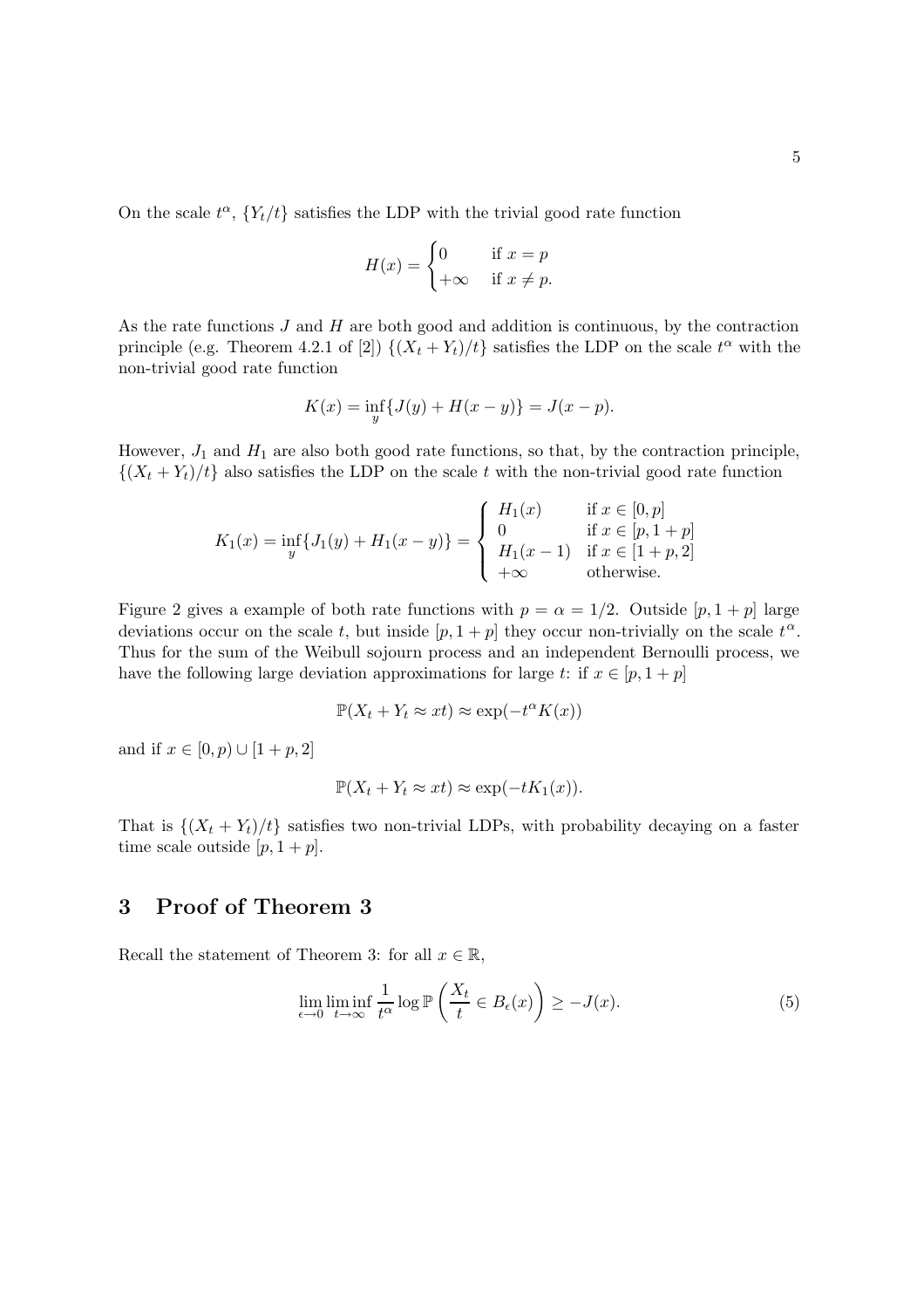

Figure 2: Rate functions for  $\{(X_t + Y_t)/t\}$  with  $\alpha = p = 1/2$ .  $K(x)$  is on the scale  $t^{\alpha}$  and is infinite outside [0.5,1.5].  $K_1(x)$  is on the scale t, is infinite outside [0, 2], zero in [0.5, 1.5] and infinite outside [0, 2].

PROOF: There are three cases to consider:  $x = 1/2$ ,  $x \in [0, 1/2)$  and  $x \in (1/2, 1]$ . If  $x = 1/2$ let  $\epsilon' = \epsilon$  and if  $x \neq 1/2$  let  $\epsilon' = \min(\epsilon, |x - 1/2|)$ . For any *n* we have:

$$
\begin{aligned}\n\left\{\frac{X_t}{t} \in B_{\epsilon}(x)\right\} &\supset \left\{\frac{X_t}{t} \in B_{\epsilon'}(x)\right\} \\
&\supset \left\{N_t = n, \frac{X_t}{t} \in B_{\epsilon'}(x)\right\} \\
&\supset \left\{T_n < t, T_n + \tau_{n+1} > t, \frac{X_t}{t} \in B_{\epsilon'}(x)\right\} \\
&\supset \left\{x - \frac{\epsilon'}{2} < \frac{S_n^{\xi}}{t} < x + \frac{\epsilon'}{2}, 1 - x - \epsilon' < \frac{S_n^{\tau}}{t} \le 1 - x - \frac{\epsilon'}{2}, \tau_{n+1} > 2\epsilon' t + \mu\right\}.\n\end{aligned}
$$
\n
$$
(6)
$$

The final line is an inclusion as members of the set imply that  $T_n = S_n^{\xi} + S_n^{\tau} < t$ ,  $T_n + \tau_{n+1} > t$ and  $X_t/t = S_n^{\xi}/t \in B_{\epsilon'}(x)$ . As the three conditions in (6) correspond to independent events, we have that for any non-decreasing sequence  $\{n_t\}$ 

$$
\liminf_{t \to \infty} \frac{1}{t^{\alpha}} \log P\left(\frac{X_t}{t} \in B_{\epsilon}(x)\right) \ge \liminf_{t \to \infty} \frac{1}{t^{\alpha}} \log P\left(\frac{S_{n_t}^{\xi}}{t} \in B_{\frac{\epsilon'}{2}}(x)\right) \n+ \liminf_{t \to \infty} \frac{1}{t^{\alpha}} \log P\left(\frac{S_{n_t}^{\tau}}{t} \in B_{\frac{\epsilon'}{4}}\left(1 - x - \frac{3\epsilon'}{4}\right)\right) \n+ \liminf_{t \to \infty} \frac{1}{t^{\alpha}} \log P(\tau_{n_t} > 2\epsilon' t + \mu).
$$
\n(7)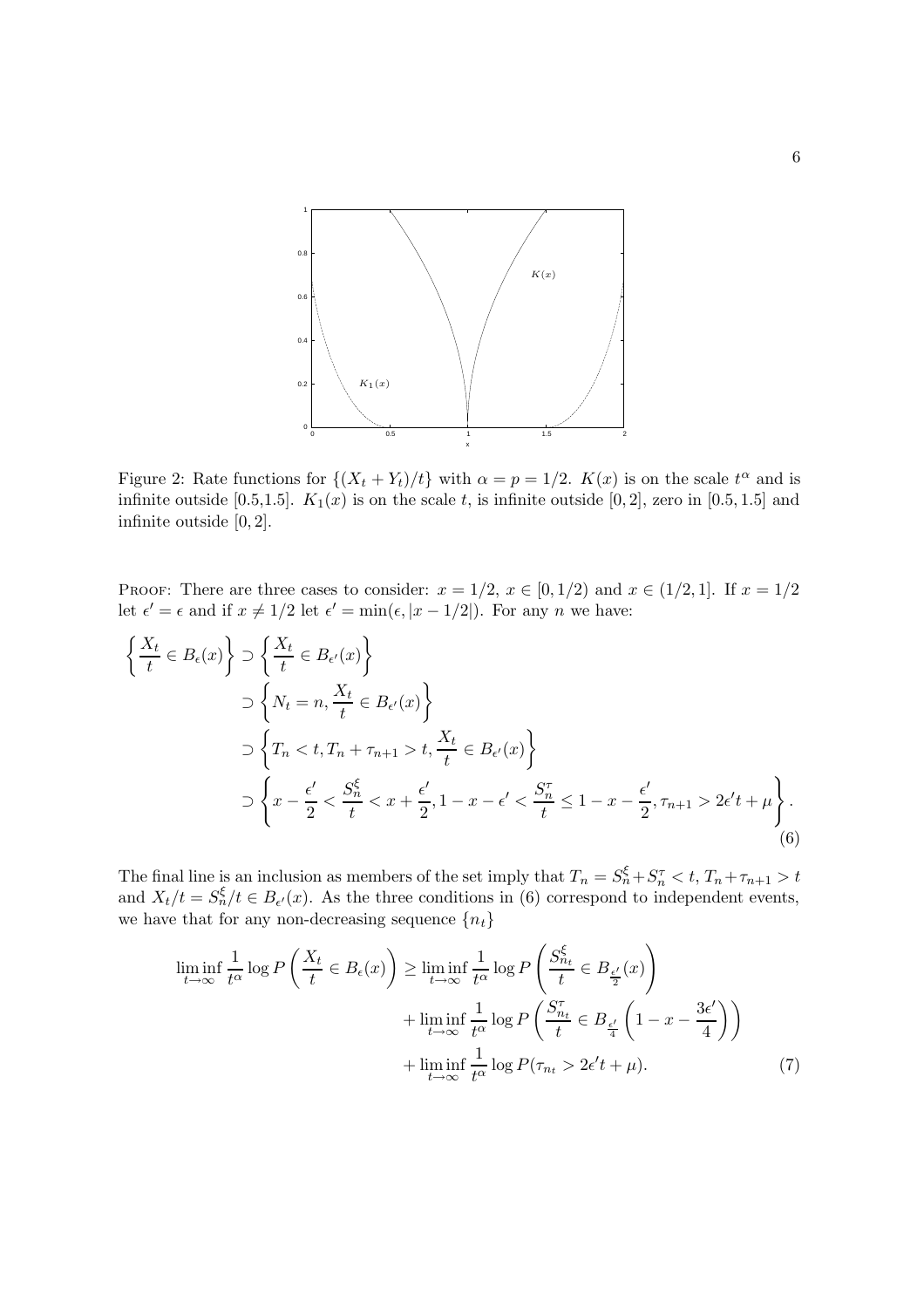For  $x = 1/2$  we choose  $n = n_t = \lfloor t/\mu \rfloor$ , for  $x \in [0, 1/2)$  we choose  $n = n_t = \lfloor t(x - \epsilon')/\mu \rfloor$ and for  $x \in (1/2, 1]$  we choose  $n = n_t = \lfloor t(1 - x - \epsilon')/\mu \rfloor$ . As near-identical arguments apply for all three cases, we shall only write out the proof for  $x \in (1/2, 1]$ . We apply the result of Theorem 1 to lower bound the first term on the right hand side in (7), which gives:

$$
\liminf_{t \to \infty} \frac{1}{t^{\alpha}} \log \mathbb{P}\left(\frac{S_{n_t}^{\xi}}{t} \in B_{\frac{\epsilon'}{2}}(x)\right) = \frac{(1 - x - \epsilon')^{\alpha}}{\mu^{\alpha}} \liminf_{n \to \infty} \frac{1}{n^{\alpha}} \log \mathbb{P}\left(\frac{S_n^{\xi}}{n} \in B_{\frac{\epsilon'\mu}{2(1 - x - \epsilon')}}\left(\frac{\mu x}{1 - x - \epsilon'}\right)\right)
$$

$$
\geq -\left(2x - 1 + \frac{1}{2}\epsilon'\right)^{\alpha}.
$$

For the second term in (6) we again apply Theorem 1:

$$
\liminf_{t \to \infty} \frac{1}{t^{\alpha}} \log \mathbb{P}\left(\frac{S_{n_t}^{\tau}}{t} \in B_{\frac{\epsilon'}{4}}\left(1 - x - \frac{3\epsilon'}{4}\right)\right)
$$
\n
$$
= \frac{(1 - x - \epsilon')^{\alpha}}{\mu^{\alpha}} \liminf_{n \to \infty} \frac{1}{n^{\alpha}} \log \mathbb{P}\left(\frac{S_n^{\tau}}{n} \in B_{\frac{\mu\epsilon}{4(1 - x - \epsilon')}}\left(\frac{\mu(1 - x - 3\epsilon/4)}{1 - x - \epsilon'}\right)\right)
$$
\n
$$
\geq -\frac{(1 - x - \epsilon)^{\alpha}}{\mu^{\alpha}} \inf \left\{I(a) : a \in (\mu, \mu(1 - x - \epsilon'/2)/(1 - x - \epsilon'))\right\}
$$
\n= 0,

as  $I(\mu) = 0$ . Finally, for the third term, from the Weibull distribution of  $\tau$ ,  $\liminf_{t\to\infty} t^{-\alpha} \log \mathbb{P}(\tau >$  $2\epsilon' t + \mu$  =  $-(2\epsilon')^{\alpha}$ . Hence, from the bound in equation (7) we have

$$
\liminf_{t \to \infty} \frac{1}{t^{\alpha}} \log \mathbb{P}\left(\frac{X_t}{t} \in B_{\epsilon}(x)\right) \ge -\left(2x - 1 + \frac{1}{2}\epsilon'\right)^{\alpha} - (2\epsilon')^{\alpha}.
$$

The result follows taking  $\epsilon$  (and thus  $\epsilon'$ ) to zero.

4 Proof of Theorem 4

Recall the statement of Theorem 4: For all  $x \in \mathbb{R}$ ,

$$
\lim_{\epsilon \to 0} \limsup_{t \to \infty} \frac{1}{t^{\alpha}} \log \mathbb{P}\left(\frac{X_t}{t} \in B_{\epsilon}(x)\right) \le -J(x).
$$

PROOF: In order to prove this theorem we need the following proposition, which will be deduced from two lemmas that appear later in this section.

**Proposition 5** With J defined in equation (2), both  $\{S^{\xi}_{\lambda}\}$  $\frac{\xi}{N_t}/t$  and  $\{S^{\tau}_{N_t}/t\}$  satisfy the LDP with good rate function  $J(\cdot)$ .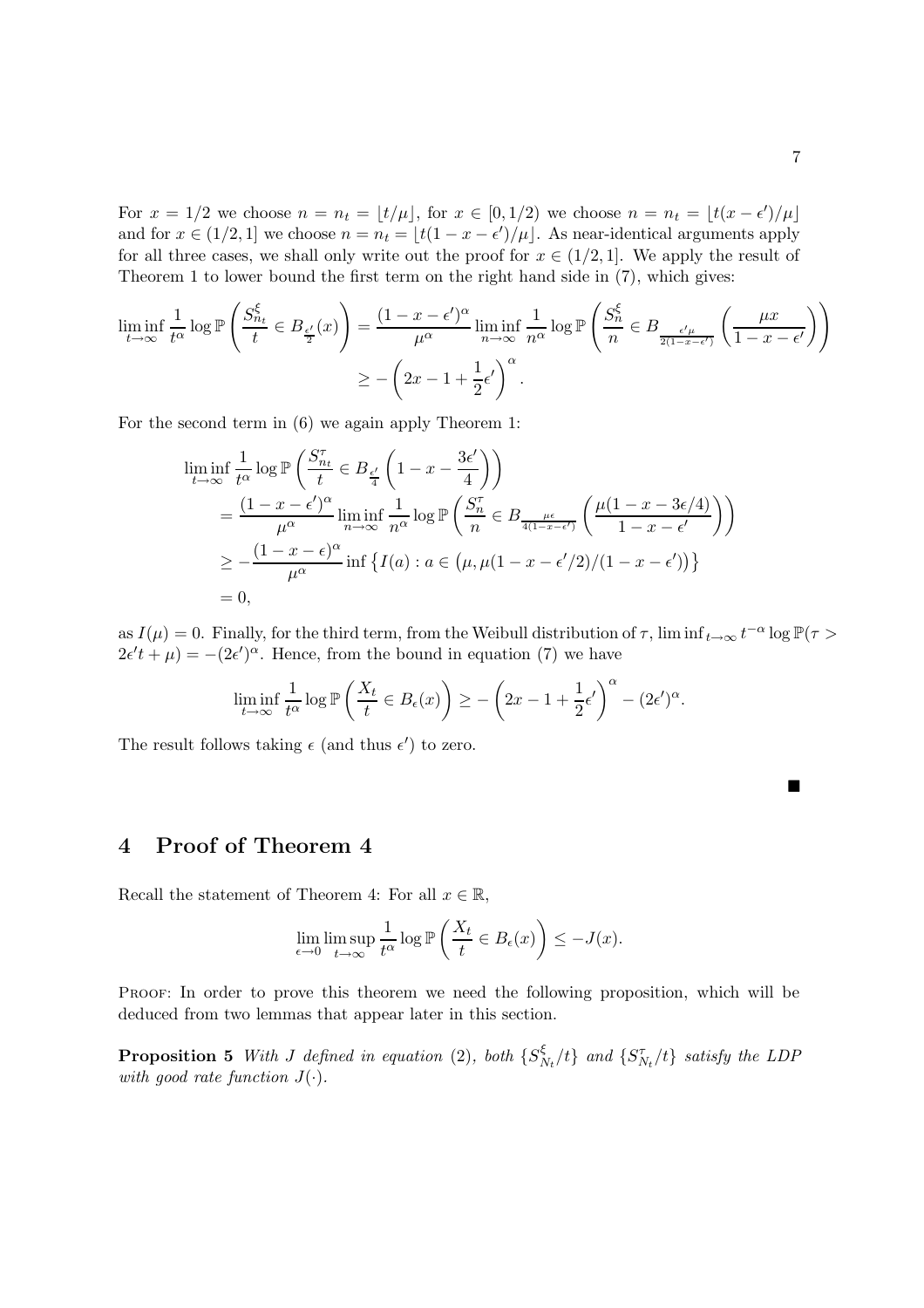Once Proposition 5 is established, the upper bound on the upper deviation function for  $\{X_t/t\}$ can be deduced from the following argument. First note that as  $X_t$  is non-decreasing,

$$
S_{N_t}^{\xi} \le X_t \le t - S_{N_t}^{\tau}.
$$
\n
$$
(8)
$$

so that we have

$$
\mathbb{P}\left(\frac{X_t}{t} \in B_{\epsilon}(x)\right) \leq \mathbb{P}\left(\frac{X_t}{t} > x - \epsilon\right) \leq \mathbb{P}\left(\frac{S_{N_t}^{\tau}}{t} < 1 - x + \epsilon\right)
$$
  
and 
$$
\mathbb{P}\left(\frac{X_t}{t} \in B_{\epsilon}(x)\right) \leq \mathbb{P}\left(\frac{X_t}{t} < x + \epsilon\right) \leq \mathbb{P}\left(\frac{S_{N_t}^{\xi}}{t} < x + \epsilon\right).
$$

Using these inequalities we get that

$$
\lim_{\epsilon \to 0} \limsup_{t \to \infty} \frac{1}{t^{\alpha}} \log \mathbb{P}\left(\frac{X_t}{t} \in B_{\epsilon}(x)\right) \le \min\left[\limsup_{t \to \infty} \frac{1}{t^{\alpha}} \log \mathbb{P}\left(\frac{S_{N_t}^{\xi}}{t} < x + \epsilon\right),\right]
$$
\n
$$
\limsup_{t \to \infty} \frac{1}{t^{\alpha}} \log \mathbb{P}\left(\frac{S_{N_t}^{\tau}}{t} < 1 - x + \epsilon\right)\right].
$$

Employing the LDP upper bounds for  $\{S^{\xi}_{\lambda}\}$  $\frac{\xi}{N_t}/t$  and  $\{S_{N_t}^{\tau}/t\}$  from Proposition 5, we see in the limit  $\epsilon \to 0$  that if  $x < 1/2$  the first term dominates and we get an upper bound of  $-J(x)$ . If  $x > 1/2$ , the second term dominates and we get an upper bound of  $-J(1-x) = -J(x)$ , which proves the result.

All that remains to do is to prove Proposition 5. As  $\{S^{\xi}_{\lambda}\}$  $\{S_{N_t} \}$  and  $\{S_{N_t}^{\tau}\}$  are equal in distribution, we shall prove the result only for the former. To do this, we employ the same approach as described for Theorem 2. We will show that the lower and upper deviations functions coincide:

$$
\lim_{\epsilon \to 0} \liminf_{t \to \infty} \frac{1}{t^{\alpha}} \log \mathbb{P}\left(\frac{S_{N_t}^{\xi}}{t} \in B_{\epsilon}(x)\right) = \lim_{\epsilon \to 0} \limsup_{t \to \infty} \frac{1}{t^{\alpha}} \log \mathbb{P}\left(\frac{S_{N_t}^{\xi}}{t} \in B_{\epsilon}(x)\right).
$$

By replacing  $X_t$  with  $S^{\xi}_{N}$  $N_t$  in the set inclusion (6), it can be seen that the arguments in the proof of Theorem 5 also show that

$$
-J(x) \le \lim_{\epsilon \to 0} \liminf_{t \to \infty} \frac{1}{t^{\alpha}} \log \mathbb{P}\left(\frac{S_{N_t}^{\xi}}{t} \in B_{\epsilon}(x)\right)
$$

Thus it suffices to prove that

$$
\lim_{\epsilon \to 0} \limsup_{t \to \infty} \frac{1}{t^{\alpha}} \log \mathbb{P}\left(\frac{S_{N_t}^{\xi}}{t} \in B_{\epsilon}(x)\right) \le -J(x).
$$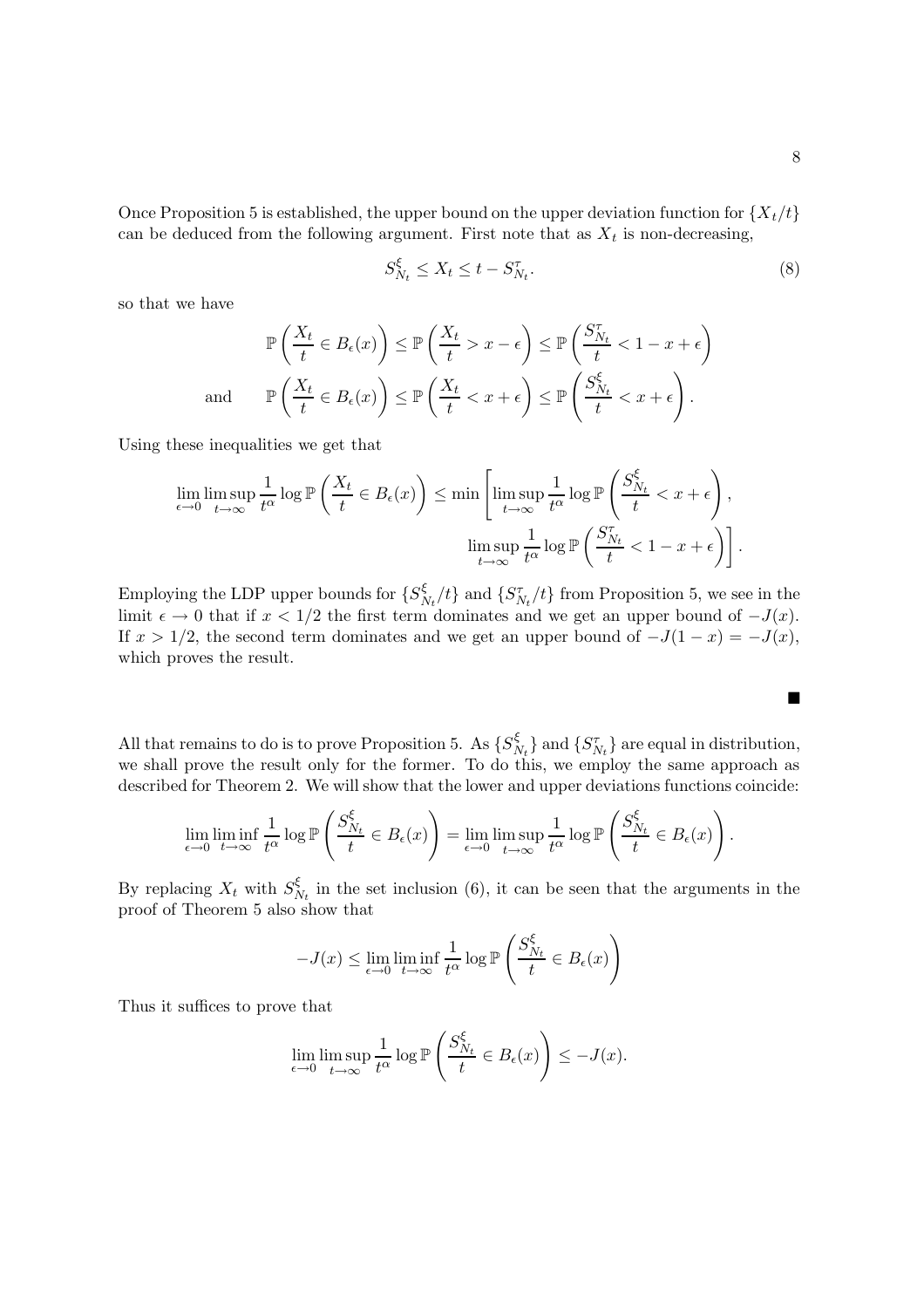Note that when  $x = 1/2$ , the upper bound is obtained trivially by using 1 in place of the probability. We deduce the upper bound for  $x \neq 1/2$  from the following two lemmas and by appealing to the principle of the largest term (e.g. Lemma 1.2.15 of [2]).

Lemma 6 (large n) For  $x \in (0,1)$ , define  $\bar{x} := \max(x, 1-x)$ . If  $x \in (0,1)$ , for any  $0 < \epsilon' < \mu = \mathbb{E}(\tau_1)$  we have

ξ

$$
\lim_{\epsilon \to 0} \limsup_{t \to \infty} \frac{1}{t^{\alpha}} \log \mathbb{P}\left(\frac{S_{N_t}^{\xi}}{t} \in B_{\epsilon}(x), \frac{N_t}{t} > \frac{1 - \bar{x}}{\mu - \epsilon'}\right) = -\infty.
$$

If  $x = 0$  or  $x = 1$ , then for any  $0 < \epsilon' < \mu$  we have

$$
\lim_{\epsilon \to 0} \limsup_{t \to \infty} \frac{1}{t^{\alpha}} \log \mathbb{P}\left(\frac{S_{N_t}^{\xi}}{t} \in B_{\epsilon}(x), \frac{N_t}{t} > \frac{\epsilon}{\mu - \epsilon'}\right) = -\infty.
$$

PROOF: There are four cases to consider:  $x = 0$ ,  $x = 1$ ,  $x \in (0, 1/2)$  and  $x \in (1/2, 1)$ . We start with  $x = 0$ . As  $S_n^{\xi}$  is increasing in n we have that

$$
\left\{\frac{S_{N_t}^{\xi}}{t} \in B_{\epsilon}(0), \frac{N_t}{t} > \frac{\epsilon}{\mu - \epsilon'}\right\} = \left\{\frac{S_{N_t}^{\xi}}{t} < \epsilon, \frac{N_t}{t} > \frac{\epsilon}{\mu - \epsilon'}\right\} \subset \left\{S_{\left\lceil \frac{t\epsilon}{\mu - \epsilon'}\right\rceil}^{\xi} < \epsilon t\right\}.
$$

Applying the large deviations upper bound from Theorem 1 for this final sequence of sets, with  $I$  being defined in equation  $(1)$ , we get

$$
\limsup_{t \to \infty} \frac{1}{t^{\alpha}} \log P \left( S^{\xi}_{\left\lceil \frac{t\epsilon}{\mu - \epsilon'} \right\rceil} < \epsilon t \right) = \frac{\epsilon^{\alpha}}{(\mu - \epsilon')^{\alpha}} \limsup_{n \to \infty} \frac{1}{n^{\alpha}} \log P \left( \frac{S^{\xi}_{n}}{n} < \mu - \epsilon' \right)
$$

$$
\leq -\frac{\epsilon^{\alpha}}{(\mu - \epsilon')^{\alpha}} \inf \left\{ I(a) : a < \mu - \epsilon' \right\}
$$

$$
= -\infty
$$

as  $I(a) = \infty$  for all  $a < \mu$ .

If  $x \in (0, 1/2)$ , then  $\bar{x} = 1 - x$  and we have apply a similar argument as for the  $x = 0$  case, but starting with the following set inclusions

$$
\left\{\frac{S_{N_t}^{\xi}}{t} \in B_{\epsilon}(x), \frac{N_t}{t} > \frac{x}{\mu - \epsilon'}\right\} \subset \left\{\frac{S_{N_t}^{\xi}}{t} < x + \epsilon, \frac{N_t}{t} > \frac{x}{\mu - \epsilon'}\right\} \subset \left\{S_{\left\lceil \frac{tx}{\mu - \epsilon'}\right\rceil}^{\xi} < (x + \epsilon)t\right\}.
$$

Applying the large deviations upper bound from Theorem 1 for this final sequence of sets, we have

$$
\limsup_{t \to \infty} \frac{1}{t^{\alpha}} \log P \left( S^{\xi}_{\left| \frac{tx}{\mu - \epsilon'} \right|} < (x + \epsilon)t \right) \leq -\frac{x^{\alpha}}{(\mu - \epsilon')^{\alpha}} \inf \left\{ I(a) : a < (\mu - \epsilon') \left( 1 + \frac{\epsilon}{x} \right) \right\}
$$
\n
$$
= -\frac{x^{\alpha}}{(\mu - \epsilon')^{\alpha}} I \left( (\mu - \epsilon') \left( 1 + \frac{\epsilon}{x} \right) \right).
$$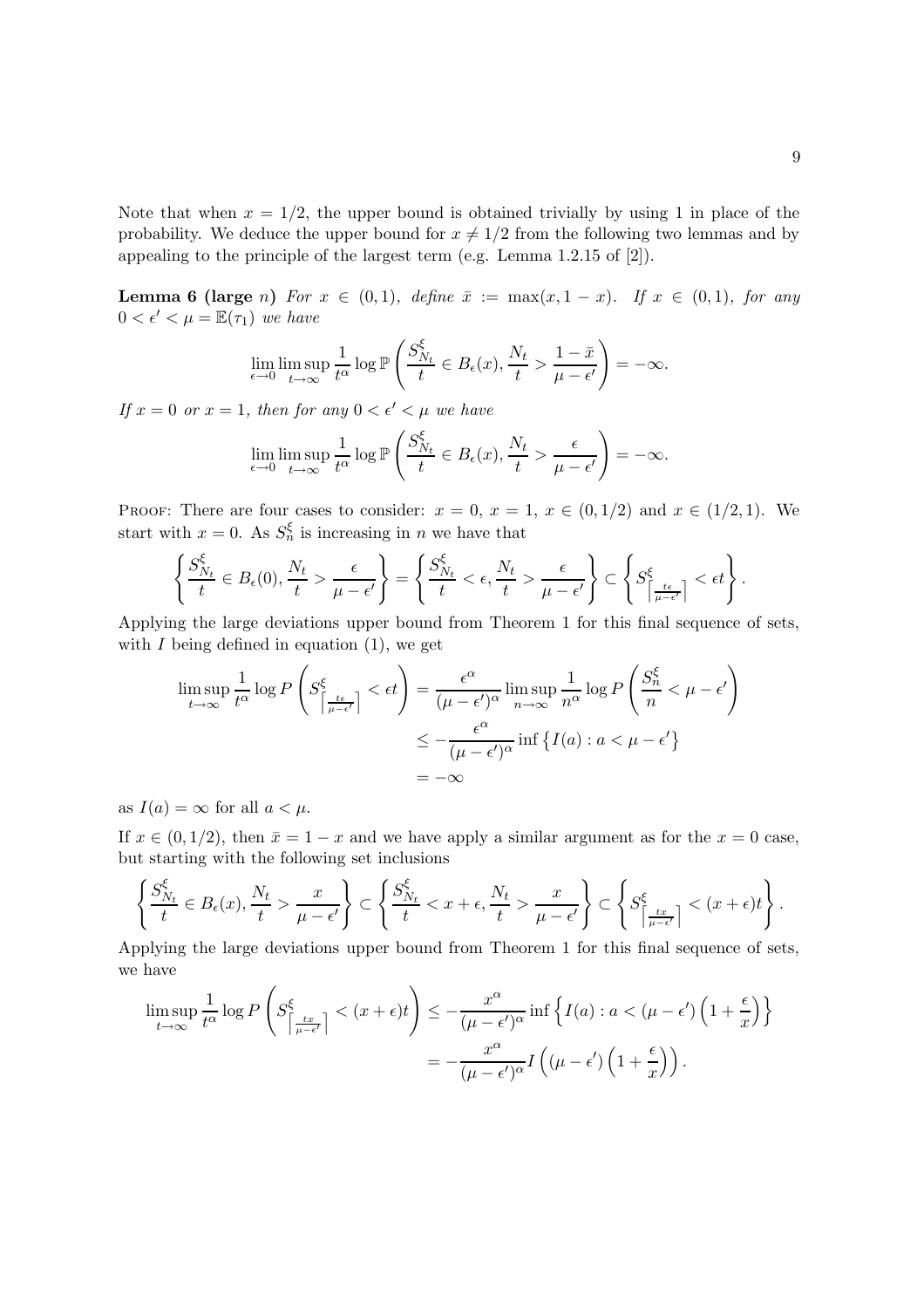As  $\epsilon \to 0$ , the I argument is strictly less than  $\mu$  and  $I(a) = \infty$  for all  $a < \mu$ . Thus for all  $0 < \epsilon' < \mu$ , in the limit as  $\epsilon$  tends to zero, the right hand side is  $-\infty$ .

When  $x \in (1/2, 1]$  we use the fact that  $T_{N_t} = S_N^{\xi}$  $S_{N_t}^{\xi} + S_{N_t}^{\tau} \leq t$  to give us the set inequality

$$
\left\{\frac{S_{N_t}^{\xi}}{t} > x - \epsilon\right\} \subset \left\{\frac{S_{N_t}^{\tau}}{t} < 1 - x + \epsilon\right\}.
$$

If  $x \in (1/2, 1)$ , then  $\bar{x} = x$  and we have the set inclusions

$$
\left\{\frac{S_{N_t}^{\xi}}{t} \in B_{\epsilon}(x), \frac{N_t}{t} > \frac{1-x}{\mu - \epsilon'}\right\} \subset \left\{\frac{S_{N_t}^{\xi}}{t} > x - \epsilon, \frac{N_t}{t} > \frac{1-x}{\mu - \epsilon'}\right\}
$$

$$
\subset \left\{\frac{S_{N_t}^{\tau}}{t} < (1 - x + \epsilon), \frac{N_t}{t} > \frac{1-x}{\mu - \epsilon'}\right\}
$$

$$
\subset \left\{S_{\left\lceil \frac{t(1-x)}{\mu - \epsilon'}\right\rceil}^{\tau} < (1 - x + \epsilon)t\right\}.
$$

Again we apply the LDP upper bound from Theorem 1 for this final sequence of sets and take the limit  $\epsilon \to 0$ , which gives a rate of  $-\infty$ . When  $x = 1$ , we have

$$
\left\{\frac{S_{N_t}^{\xi}}{t} \in B_{\epsilon}(1), \frac{N_t}{t} > \frac{1-x}{\mu - \epsilon'}\right\} \subset \left\{\frac{S_{N_t}^{\xi}}{t} > 1 - \epsilon, \frac{N_t}{t} > \frac{1-x}{\mu - \epsilon'}\right\}
$$

$$
\subset \left\{\frac{S_{N_t}^{\tau}}{t} < \epsilon, \frac{N_t}{t} > \frac{\epsilon}{\mu - \epsilon'}\right\}
$$

$$
\subset \left\{S_{\left\lceil \frac{t\epsilon}{\mu - \epsilon'}\right\rceil}^{\tau} < \epsilon t\right\}.
$$

and the result follows as in the  $x = 0$  case.

**Lemma 7 (small** n) For  $x \in (0,1)$  define  $\bar{x} := \max(x, 1-x)$ . For any  $x \in (0,1)$  we have that

$$
\lim_{\epsilon \to 0} \lim_{\epsilon' \to 0} \limsup_{t \to \infty} \frac{1}{t^{\alpha}} \log \mathbb{P}\left(\frac{S_{N_t}^{\xi}}{t} \in B_{\epsilon}(x), \frac{N_t}{t} \le \frac{1 - \bar{x}}{\mu - \epsilon'}\right) \le -J(x).
$$

If  $x = 0$  or  $x = 1$ , we have

$$
\lim_{\epsilon \to 0} \lim_{\epsilon' \to 0} \limsup_{t \to \infty} \frac{1}{t^{\alpha}} \log \mathbb{P}\left(\frac{S_{N_t}^{\xi}}{t} \in B_{\epsilon}(x), \frac{N_t}{t} \leq \frac{\epsilon}{\mu - \epsilon'}\right) \leq -J(x).
$$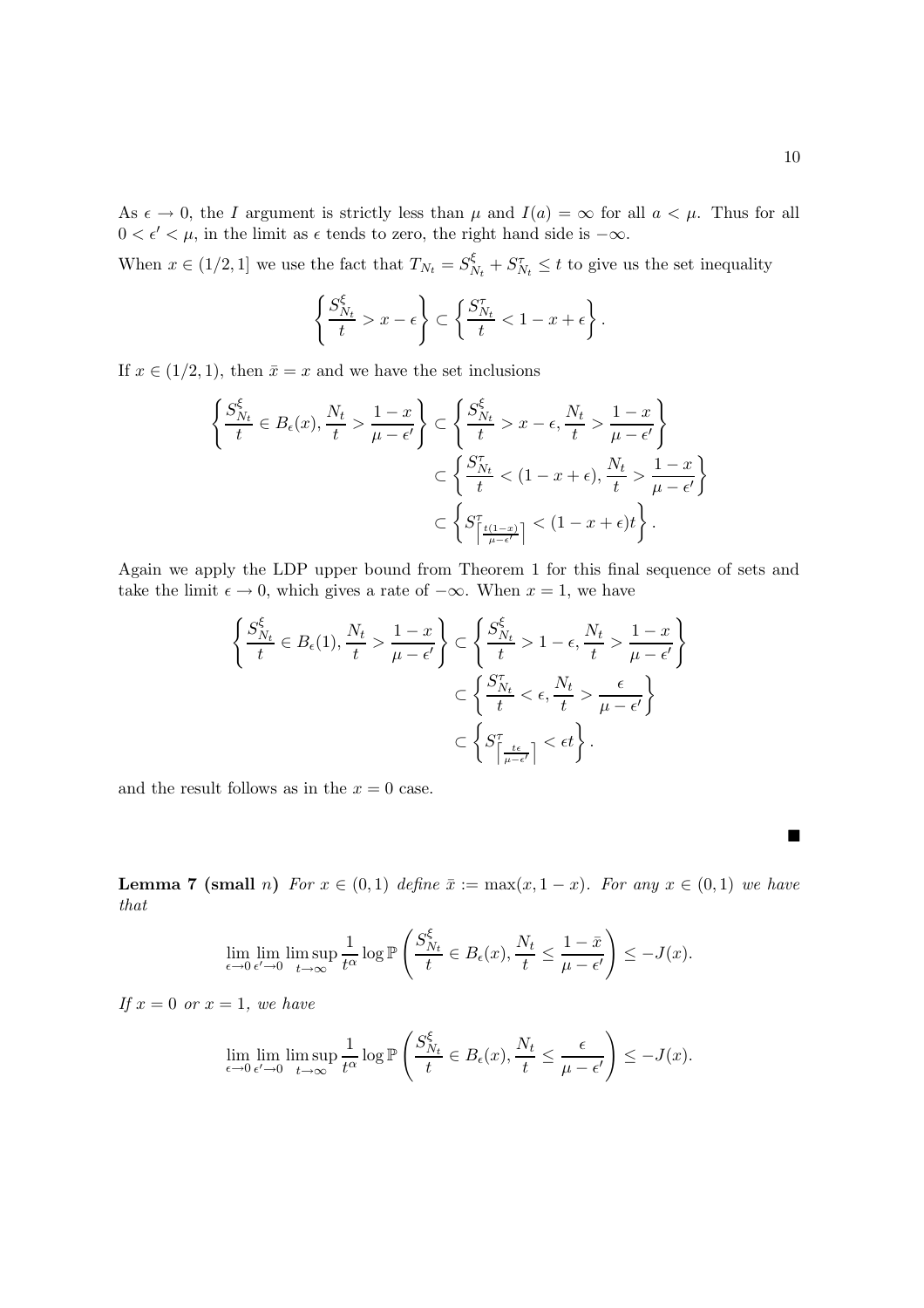PROOF: Throughout let  $0 < \epsilon' < \mu$ . Consider  $x = 1$ . As  $S_n^{\xi}$  is increasing in n,

$$
\left\{\frac{S_{N_t}^{\xi}}{t} \in B_{\epsilon}(1), \frac{N_t}{t} \le \frac{\epsilon}{\mu - \epsilon'}\right\} = \left\{\frac{S_{N_t}^{\xi}}{t} > 1 - \epsilon, \frac{N_t}{t} \le \frac{\epsilon}{\mu - \epsilon'}\right\} \subset \left\{S_{\left\lceil \frac{\epsilon t}{\mu - \epsilon'}\right\rceil}^{\xi} > (1 - \epsilon)t\right\}.
$$

Using the large deviations upper bound from Theorem 1 on this final sequence of sets, we get

$$
\limsup_{t \to \infty} \frac{1}{t^{\alpha}} \log P \left( S^{\xi}_{\left\lceil \frac{\epsilon t}{\mu - \epsilon'} \right\rceil} > (1 - \epsilon)t \right) = \frac{\epsilon^{\alpha}}{(\mu - \epsilon')^{\alpha}} \limsup_{n \to \infty} \frac{1}{n^{\alpha}} \log P \left( \frac{S^{\xi}_{n}}{n} > (1 - \epsilon) \frac{\mu - \epsilon'}{\epsilon} \right)
$$

$$
\leq -\frac{\epsilon^{\alpha}}{(\mu - \epsilon')^{\alpha}} I \left( \frac{(1 - \epsilon)(\mu - \epsilon')}{\epsilon} \right)
$$

$$
= -\left( 1 - \epsilon \left( 1 + \frac{\mu}{\mu - \epsilon'} \right) \right)^{\alpha}
$$

and the result follows taking  $\epsilon' \to 0$  and then  $\epsilon \to 0$ .

Next consider  $x \in (1/2, 1)$ , so that  $\bar{x} = x$ . With  $n_t := [t(1 - \bar{x})/(\mu - \epsilon')]$ , we have

$$
\left\{\frac{S_{N_t}^{\xi}}{t} \in B_{\epsilon}(x), \frac{N_t}{t} \leq \frac{1-\bar{x}}{\mu-\epsilon'}\right\} \subset \left\{\frac{S_{N_t}^{\xi}}{t} > x-\epsilon, \frac{N_t}{t} \leq \frac{1-\bar{x}}{\mu-\epsilon'}\right\} \subset \left\{\frac{S_{n_t}^{\xi}}{t} > x-\epsilon\right\}.
$$

Now using the LDP upper bound from Theorem 1 we have

$$
\limsup_{t \to \infty} \frac{1}{t^{\alpha}} \log \mathbb{P}\left(\frac{S_{n_t}^{\xi}}{t} > x - \epsilon\right) = \frac{(1-x)^{\alpha}}{(\mu - \epsilon')^{\alpha}} \limsup_{n \to \infty} \frac{1}{n^{\alpha}} \log \mathbb{P}\left(\frac{S_n^{\xi}}{n} > \frac{(x-\epsilon)(\mu - \epsilon')}{1-x}\right)
$$
  

$$
\leq -\frac{(1-x)^{\alpha}}{(\mu - \epsilon')^{\alpha}} \inf \left\{ I(a) : a > \frac{(x-\epsilon)(\mu - \epsilon')}{1-x} \right\}
$$
  

$$
= -\frac{(1-x)^{\alpha}}{(\mu - \epsilon')^{\alpha}} I\left(\frac{(x-\epsilon)(\mu - \epsilon')}{1-x}\right)
$$
  

$$
= -\left(x - \epsilon + (x - 1)\frac{\mu}{\mu - \epsilon'}\right)^{\alpha}.
$$

Thus the upper bound follows taking the limit  $\epsilon' \to 0$  followed by  $\epsilon \to 0$ .

The results for  $x \in [0, 1/2)$  follow analogously using the corresponding constraints on  $S_{N_t}^{\tau}$ . for  $x = 0$ :

$$
\left\{\frac{S_{N_t}^{\xi}}{t} \in B_{\epsilon}(0), \frac{N_t}{t} \leq \frac{\epsilon}{\mu - \epsilon'}\right\} \subset \left\{S_{\left\lceil \frac{\epsilon t}{\mu - \epsilon'}\right\rceil}^{\tau} > (1 - \epsilon)t\right\},\
$$

and for  $x \in (0, 1/2)$ :

$$
\left\{\frac{S_{N_t}^{\xi}}{t} \in B_{\epsilon}(0), \frac{N_t}{t} \leq \frac{\epsilon}{\mu - \epsilon'}\right\} \subset \left\{\frac{S_{n_t}^{\tau}}{t} > x - \epsilon\right\}.
$$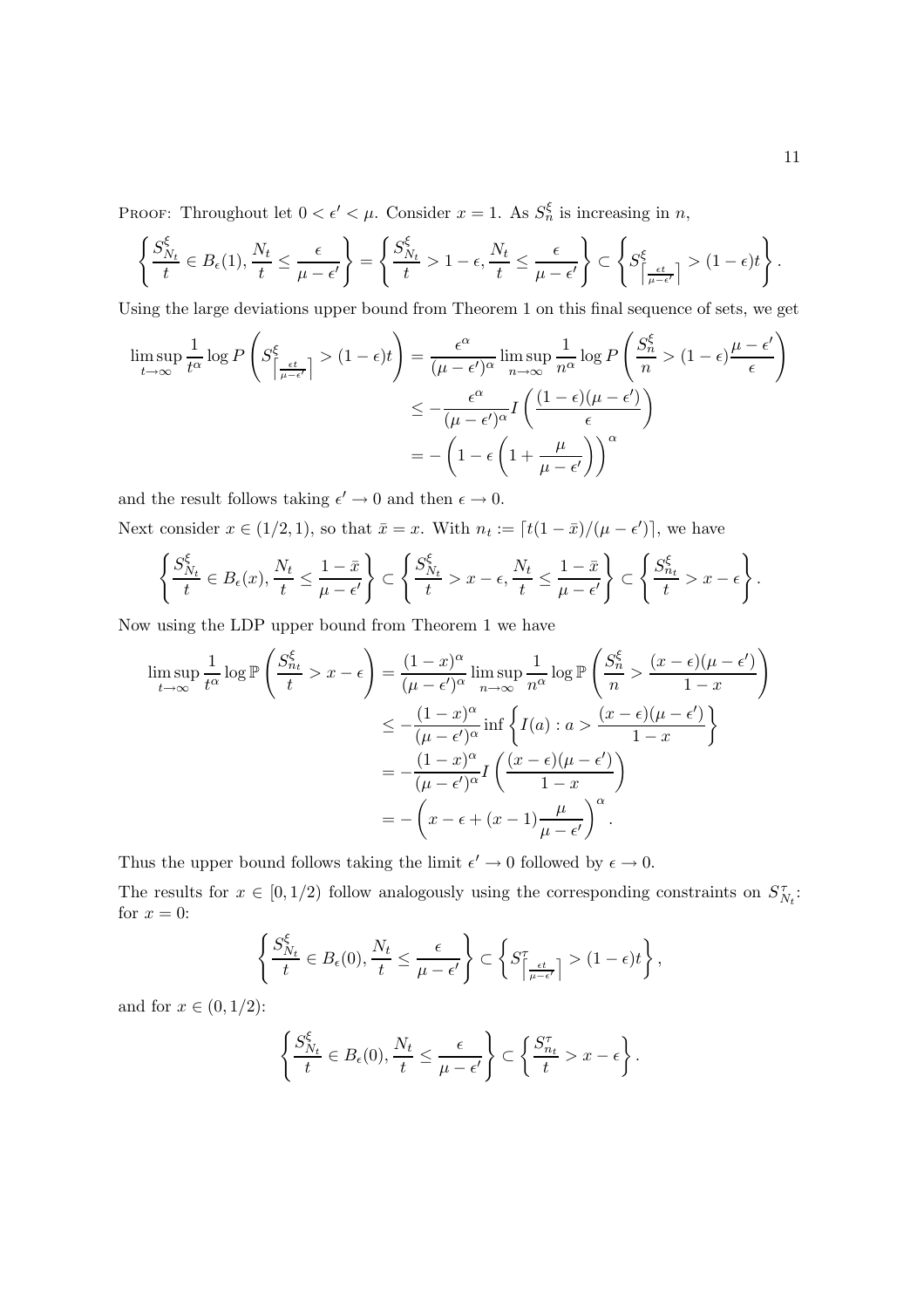With  $x \in (0, 1)$ , for any  $0 \lt \epsilon' \lt \mu$ , by the principle of the largest term (e.g. Lemma 1.2.15) of [2])

$$
\limsup_{t \to \infty} \frac{1}{t^{\alpha}} \log \mathbb{P} \left( \frac{S_{N_t}^{\xi}}{t} \in B_{\epsilon}(x) \right) = \max \left[ \limsup_{t \to \infty} \frac{1}{t^{\alpha}} \log \mathbb{P} \left( \frac{S_{N_t}^{\xi}}{t} \in B_{\epsilon}(x), \frac{N_t}{t} > \frac{1 - \bar{x}}{\mu - \epsilon'} \right), \right]
$$
\n
$$
\limsup_{t \to \infty} \frac{1}{t^{\alpha}} \log \mathbb{P} \left( \frac{S_{N_t}^{\xi}}{t} \in B_{\epsilon}(x), \frac{N_t}{t} \le \frac{1 - \bar{x}}{\mu - \epsilon'} \right) \right]
$$
\n
$$
= \limsup_{t \to \infty} \frac{1}{t^{\alpha}} \log \mathbb{P} \left( \frac{S_{N_t}^{\xi}}{t} \in B_{\epsilon}(x), \frac{N_t}{t} \le \frac{1 - \bar{x}}{\mu - \epsilon'} \right),
$$

where the last line follows as and Lemma 6 proves that the first term in the max is  $-\infty$ . As this is true for all  $0 < \epsilon' < \mu$ , the following upper bound follows from Lemma 7 after taking  $\epsilon' \rightarrow 0$  and then  $\epsilon \rightarrow 0$ :

$$
\lim_{\epsilon \to 0} \limsup_{t \to \infty} \frac{1}{t^{\alpha}} \log \mathbb{P}\left(\frac{S_{N_t}^{\xi}}{t} \in B_{\epsilon}(x)\right) \le -J(x)
$$

A near identical application of the lemmas suffices for  $x = 0$  and  $x = 1$ . Thus, as the lower and upper deviation functions for  $\{S_{\lambda}^{\xi}\}$  $N_t/t$  coincide with  $-J(\cdot)$ , Proposition 5 is proved.

Acknowledgments This work was supported by Science Foundation Ireland. K. D. was supported by grant no. IN3/03/I346. When this work began, A. S. was working for the Department of Mathematics & Boole Centre for Research in Informatics, University College Cork, Ireland and was supported by grant no. SFI-04-RP1-I512. He thanks the Hamilton Institute for hospitality during the writing of this paper.

The authors thank the anonymous reviewer for their careful reading of the article and for helpful comments on the proof's structure that enabled us to significantly improve its presentation.

### References

- [1] W. Bryc and A. Dembo, Large deviations and strong mixing, Annales de l'I.H.P. Probabilitiés and Statistiques  $32$  (1996), 549–569.
- [2] A. Dembo and O. Zeitouni, Large deviation techniques and applications, Springer, 1998.
- [3] Nina Gantert, Functional Erdős-Renyi laws for semiexponential random variables, Ann. Probab. 26 (1998), no. 3, 1356–1369.